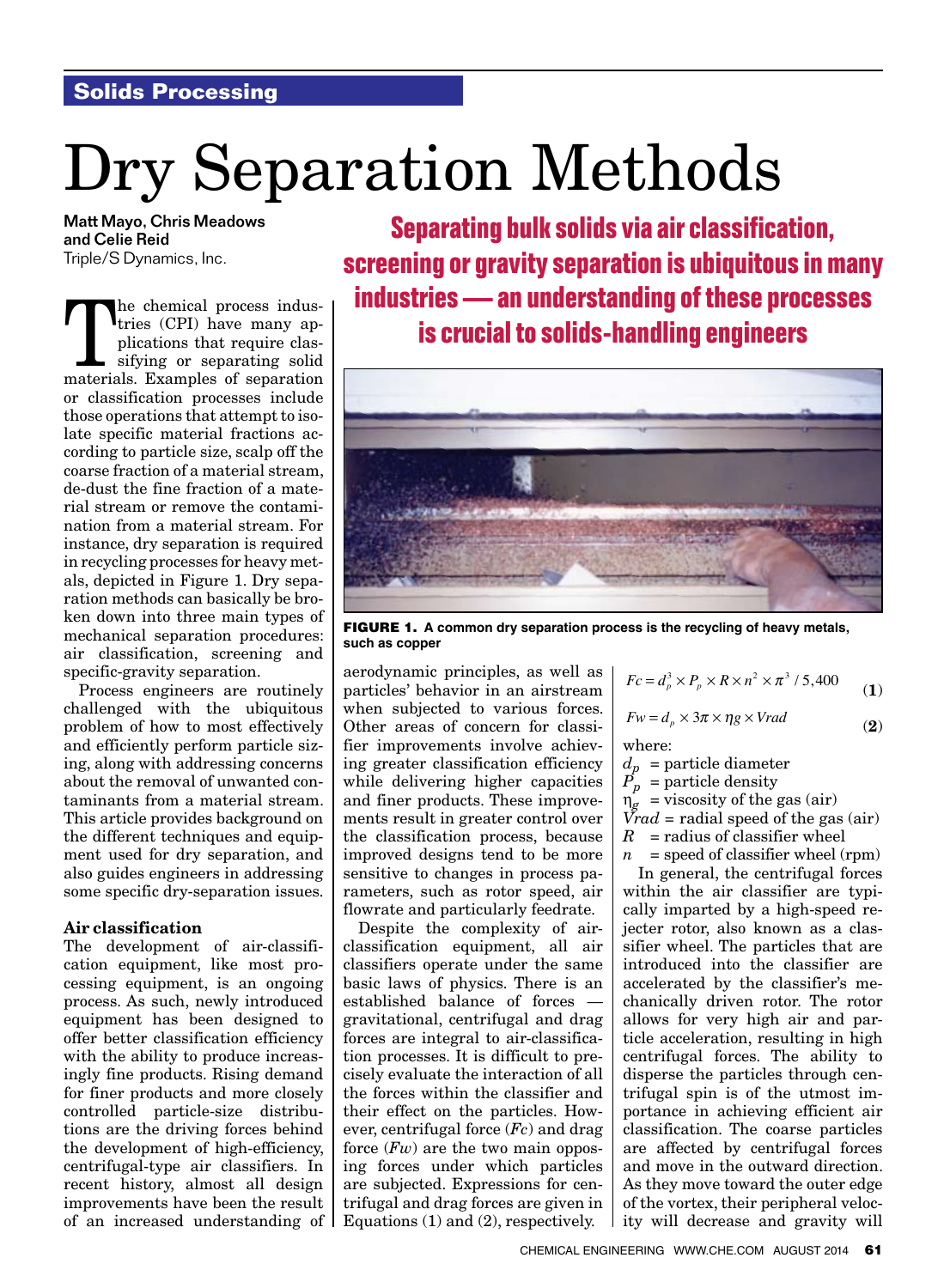## **Solids Processing**

overcome the centrifugal and drag forces, dropping the coarse particles out of the airstream. The addition of air from an external fan assists in the dispersion and suspension of particles. The drag force of the airstream has a greater affect on fine particles, because of their lower mass. In this case, the drag force is greater than the centrifugal force on the particle. Thus, the fine particles are swept out of the classifying zone by the airstream, where they are held in suspension around the rotor. The airstream is used to wash the fine particles out of the material stream and carry them to the classifier wheel, where they pass through the rotor and are discharged as fines. The air introduced from the external fan must be balanced with the solids loading to achieve the optimum air-to-solids ratio.

These two process variables, air and solids loading, will be different for each material, depending on the material's specific gravity, particle shape and surface area. Once determined, control over a product's particle size is achieved by controlling the speed of the classifier rotor. The cut point can be precisely controlled by increasing or decreasing the rotational speed of the rotor. Typical applications for this type of air classifier include: making size separations in the range of 5–45 μm (325 mesh); de-dusting of very fine particles; and generating narrow size distributions. The air classifier will classify the particles by surface area primarily; density classification is secondary. In general, the classifier will produce a more efficient separation when there is an overall broad distribution of particles in the raw feed. When the raw feed has a very narrow particle-size distribution, it becomes difficult for the classifier to differentiate between near-size fines and near-size coarse particles.

### Screening equipment

Like air classification, screening or sieving involves the separation of dry granular solids according to particle size. Screening equipment is used in almost every process that handles dry particulate matter. Screening requires relative motion between the sieve and the particle mass. In a few specialized cases, the sieve is stationary, but in most commercial screening applications, the particle mass flows over a sieve, wherein some type of motion is mechanically applied. The motion is intended to enhance both the flowrate and the passage of undersize particles through the sieve. When vibration is applied to a screen where there is a static bed of material present, a phenomenon called "trickle stratification" occurs, causing the particles to stratify into

layers with finer particles at the bottom to coarser particles at the top. The intensity of the vibration affects the number of times a particle comes into contact with the screen surface. The more opportunities a particle has to come into contact with the screen opening, the greater the probability of passage through the screen. There are different types of motion that can be applied, depending on the design of the screening machine, and each has unique characteristics. Generally, vibratory screening machines are typically divided into six basic categories, as detailed in the following section.

*Gyratory screen.* The gyratory screen is a precision screener that typically has an operating speed of around 285 revolutions per minute (rpm) and a horizontal circular stroke of 2.5 in. This type of screener serves a broad range of industries and is available with multiple screen decks with a range of surface openings from 1 in. to 50 mesh.

*Straight-line reciprocating screen.* The straight-line reciprocating screen is a high-capacity precision screen that normally has operating parameters of 475 rpm with a 1-in. stroke, zero pitch and a slope of 6 deg. This type of screener also serves many industries, as it provides up to 800 ft2 of deck surface



FIGURE 2. **Bulk solids are separated and move through gravity-separation machinery based on terminal velocity and gravity**

with a range of surface openings from 1 in. to 40 mesh.

*High-speed inclined vibrating screen.* The inclined vibrating screen is a high-speed screen with a typical operating speed of 1,200 rpm with ¼-in. vertical circular stroke. This type of screener is often used in coal preparation and aggregates, with deck surfaces ranging in size from 6 in. to 10 mesh.

*High-speed horizontal vibrating screen.* The horizontal vibrating screen is another type of highspeed screen that typically has operating parameters of 850 rpm with a ½-in. stroke and a 45-deg attack angle. The horizontal vibrating screen is used in the same type of applications as the inclined vibrating screen. Deck surface openings range in size from 3 in. to 10 mesh. *High-frequency screen.* High frequency-screens usually employ vibration that is transmitted to the screen at an operating speed of 3,000 rpm. Additionally, a burst cycle, reaching 4,500 rpm, is provided to control screen blinding. This type of screen is used for fine-mesh screening, with deck sizes ranging from 3/16 in. to 325 mesh.

*Circular screen.* Circular screens, sometimes referred to as sifters, are single or multi-deck screeners with diameters that range from 18–72 in.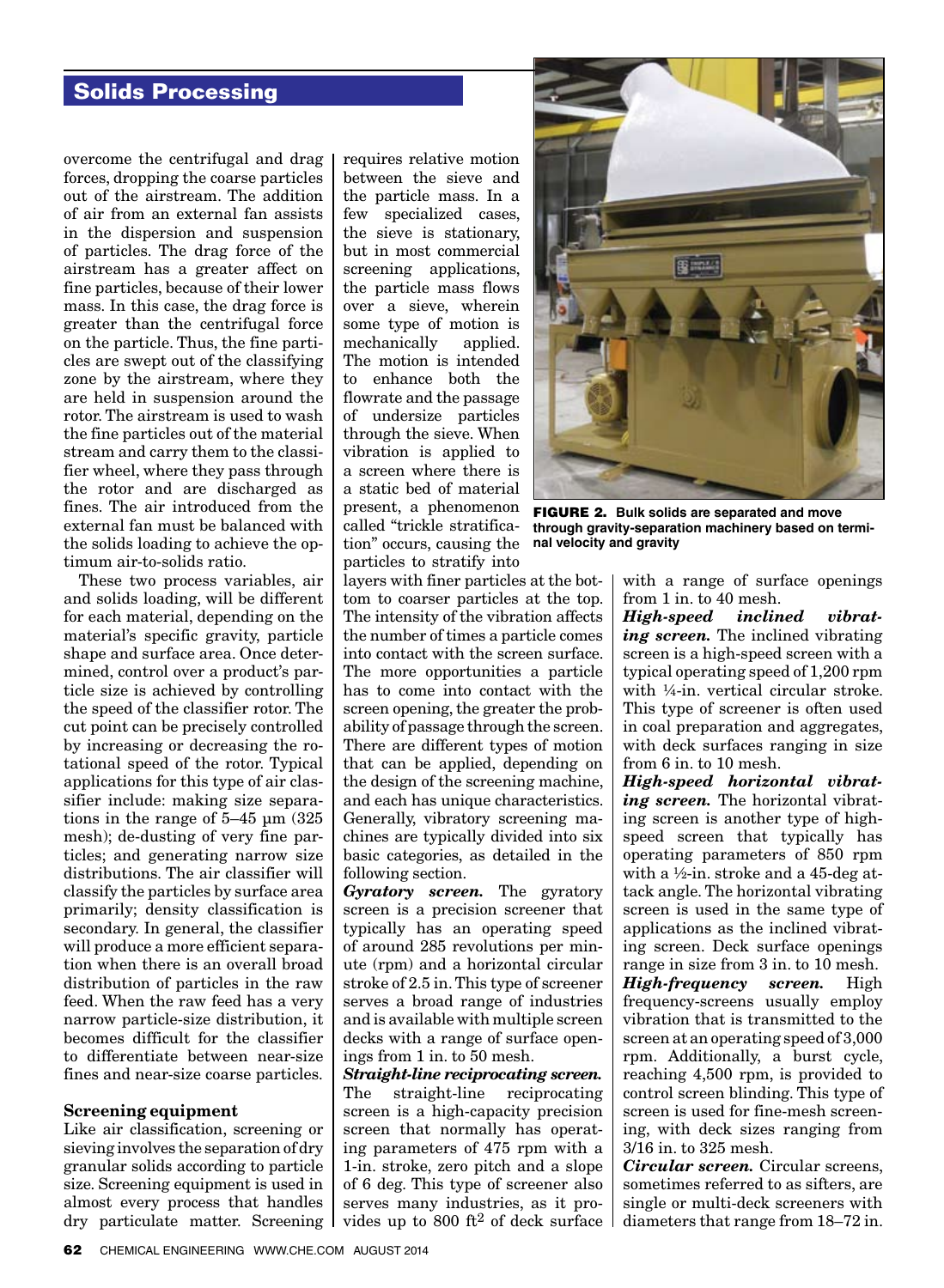

FIGURE 3. **While the automation and control techniques for gravity separators are quite advanced, a typical modern gravity separator, as shown here, has utilized the same operating principles for nearly 100 years**

Deck surface openings range from ¼ in. to 325 mesh.

#### Specific gravity separation

While most engineers in industries that process dry materials know what a gravity separator (Figure 2) does, its work is difficult to define with precision. The statement "a separator classifies dry, free-flowing, granular mixtures by weight or bulk density or specific gravity" is accurate. But a more precise definition would add the qualification "if all the particles in the mixture are the same size and shape." With equal accuracy, the statement could be turned upside down to read, "if all the particles are the same shape and specific gravity, the separator will classify them according to size." Unfortunately, all of the particles in any given mixture are never exactly alike in size or shape. One way to more clearly understand the specific gravity theory is to understand the particle's terminal velocity  $(V_t)$ , which is defined in Equation (3), in terms of mass (*m*), gravity (*g*) and density  $(\rho)$ . Frontal area  $(A_f)$  is the size and coefficient of drag  $(C_d)$  relates to the shape and surface texture of a given particle.

$$
V_{t} = \sqrt{\frac{2mg}{\rho A_{f} C_{d}}}
$$
 (3)

The terminal velocity of particles has historically been an extremely important topic — one could look

back to Galileo dropping two rocks (one heavy and one lighter) from a tower or to Newton's confirmation of the theory of gravity to arrive at the beginning of evaluations of a particle's terminal velocity. What Galileo had intended to demonstrate was that the attraction of gravity acts equally on all bodies, regardless of size or weight. This being true, they should, neglecting air resistance, accelerate at the same rate and thus travel equal distance in the same time.

Had Galileo employed in his experiment smaller weights, say rock fragments 1/4 and 1/16 in. in diameter, he would have found air resistance hard to neglect. It is this resistance in any fluid, whether liquid or gas, to motion of a solid body, that makes gravity separation possible. Figure 3 shows the clear separation of solid components in a gravity separator, as metal pellets move through the machine via gravity flow. Gravity alone, with equal intensity on all bodies regardless of size or weight, would be of no use unless there were some other resisting force, sensitive to size and weight, to balance it. And taken further to understand how a gravity separator works, the stratification upon which the separation largely depends, occurs according to the terminal velocity in air of the particles composing the mixture. Particles with higher terminal velocities are "heavies" and those with lower values are "lights."

Dry separation equipment first appeared over a century ago when the fluidized-bed separator, then called the specific gravity separator, was invented by Edwin Steele and Henry Sutton [*1*]. Constructed of wood, early gravity separators were originally developed to concentrate gold and other metallic ores without using water. By 1919, when a patent application for the technology was submitted, this new separator had found its way into many other dry materials markets, including field seeds, peanuts, peas, beans, corn, beach sands, coal, cork, chemicals and many other bulk solids.

The gravity separator (also known as fluidized-bed separator, air table or density separator) makes a highly sensitive dry separation on the basis of one of three particle characteristics: density, size or shape. When two of these characteristics are controlled within certain limits, the gravity separator is unmatched in its ability to separate a complex mixture into a continuous gradation across the range of differentiating characteristics (light to heavy, fine to coarse, or platy to granular), while permitting the isolation of many intermediate fractions between the two extremes. The ability to produce intermediate or "middling" fractions distinguishes these machines from other kinds of dry separation equipment. This property and this property alone, permits the development of high-purity concentrations without loss of efficiency in recovery. For example, when processing copper wire, a gravity separator will divide insulation materials into copper, insulation and copper-containing insulation, so the latter can be reduced further before being brought back to the gravity separator, as seen in Figure 4.

In addition to material density, the relative size and shape of each component of the mixture also bear on the efficiency of the separation. Wide variations in these material characteristics can dramatically affect the separation results. Where a wide range of particle sizes is present,